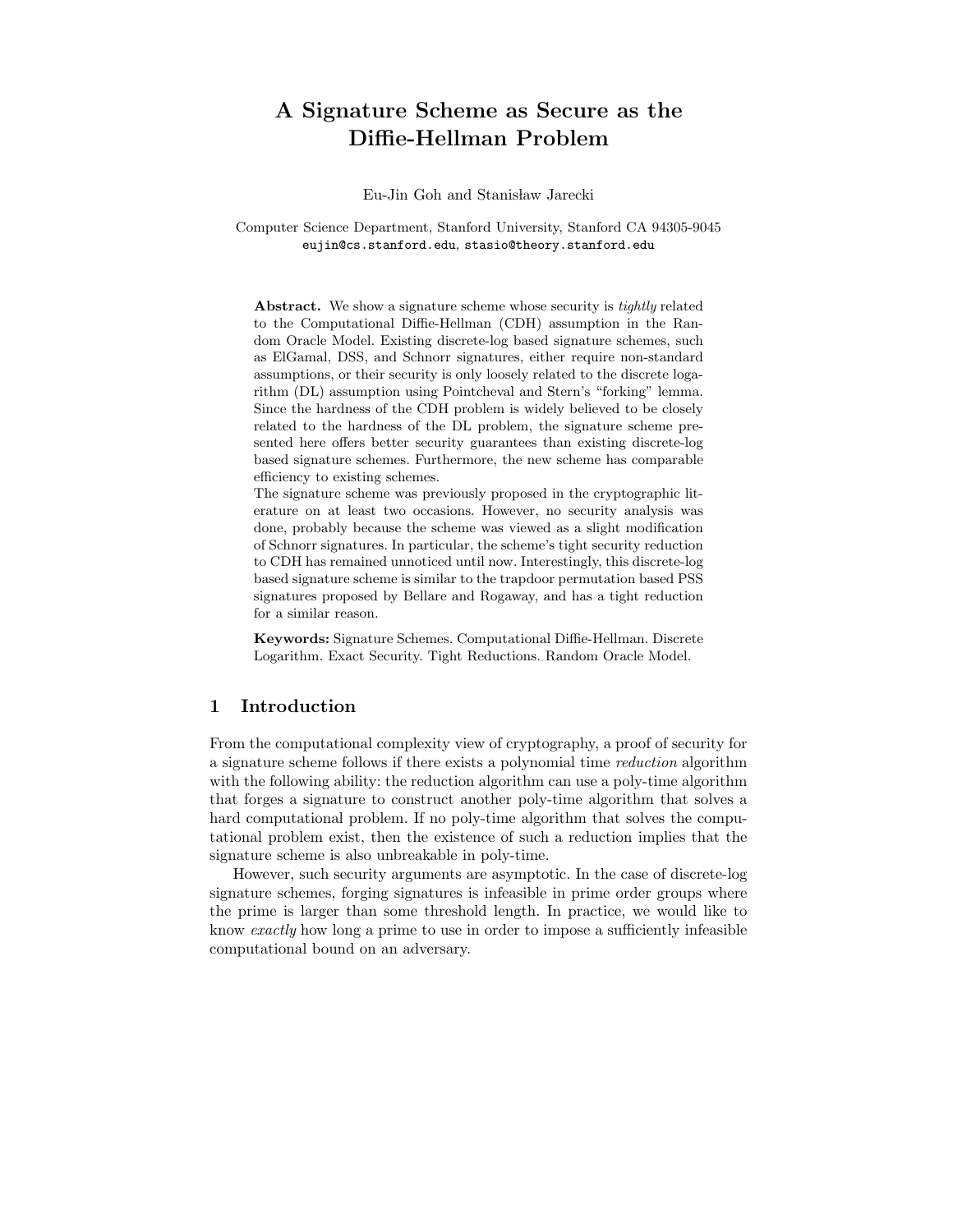#### 402 Eu-Jin Goh and Stanisław Jarecki

For this purpose, Bellare and Rogaway started an exact method of security analysis [BR96] where more attention is paid to the computational efficiency of the reduction algorithm. This method allows us to quantify the relation between the difficulty of forging signatures and the hardness of the underlying computational problem. As Micali and Reyzin [MR02] put it, if the reduction is efficient and hence the relative hardness of forging and that of breaking the underlying computational assumption is close, we call the reduction tight. If the reduction is less efficient, we call it close, and if it is significantly less efficient, we call it loose. These terms are imprecise and should be only used to compare different reduction algorithms to deduce the relative strength of different security claims.

State of research on signature schemes. The standard definition of the security of signature schemes, together with the first construction that satisfies it, was given by Goldwasser, Micali, and Rivest [GMR88]. The results of Naor, Yung, and Rompel [NY89,Rom90] imply a signature scheme based on the discrete-log assumption, but the construction is inefficient and not stateless. Recently, practical signatures schemes [GHR99,CS00] based on the strong RSA assumption were proposed.

There are practical signature schemes whose security is tightly related to weaker computational assumptions such as RSA and factoring, but their security is (so far) proven only in the Random Oracle model. The Random Oracle model was implicitly considered by Fiat and Shamir [FS86] and rigorously defined by Bellare and Rogaway [BR93]. In this model, we assume that the adversarial algorithms work equally well when a hash function like SHA-1 or MD5 is replaced by a true random function. This restriction on the adversarial capability appears arbitrary [CGH98], but in practice, given a carefully implemented hash function, there are no examples of adversarial algorithms which break cryptographic schemes by exploiting the properties of a hash function. An efficient signature scheme with a tight security reduction to trapdoor permutations was given in this model by Bellare and Rogaway [BR96]. Recently, Micali and Reyzin [MR02] showed a number of signature schemes whose security is tightly related to factoring in this model.

Loose security of discrete-log based signatures. Some discrete-log based signature schemes, such as ElGamal [ElG85] and DSS [NIS94], require nonstandard assumptions. Other schemes, such as Schnorr signatures [Sch89], the "Modified ElGamal" signatures of Pointcheval and Stern [PS96], and some DSS variants [BPVY00], have security proofs that are only loosely related to the discrete-log problem. The latter schemes with loose reductions follow a Fiat-Shamir methodology [FS86], which is used to convert any commit-challengerespond identification scheme into a signature scheme secure in the Random Oracle model. The only known reduction converting a forging algorithm for a Fiat-Shamir based signature scheme into an algorithm that breaks the underlying computational problem is the "forking" lemma [PS96]. However, this reduction is inefficient: to break the computational problem with a probability comparable to the success probability of the signature forger, the reduction algorithm needs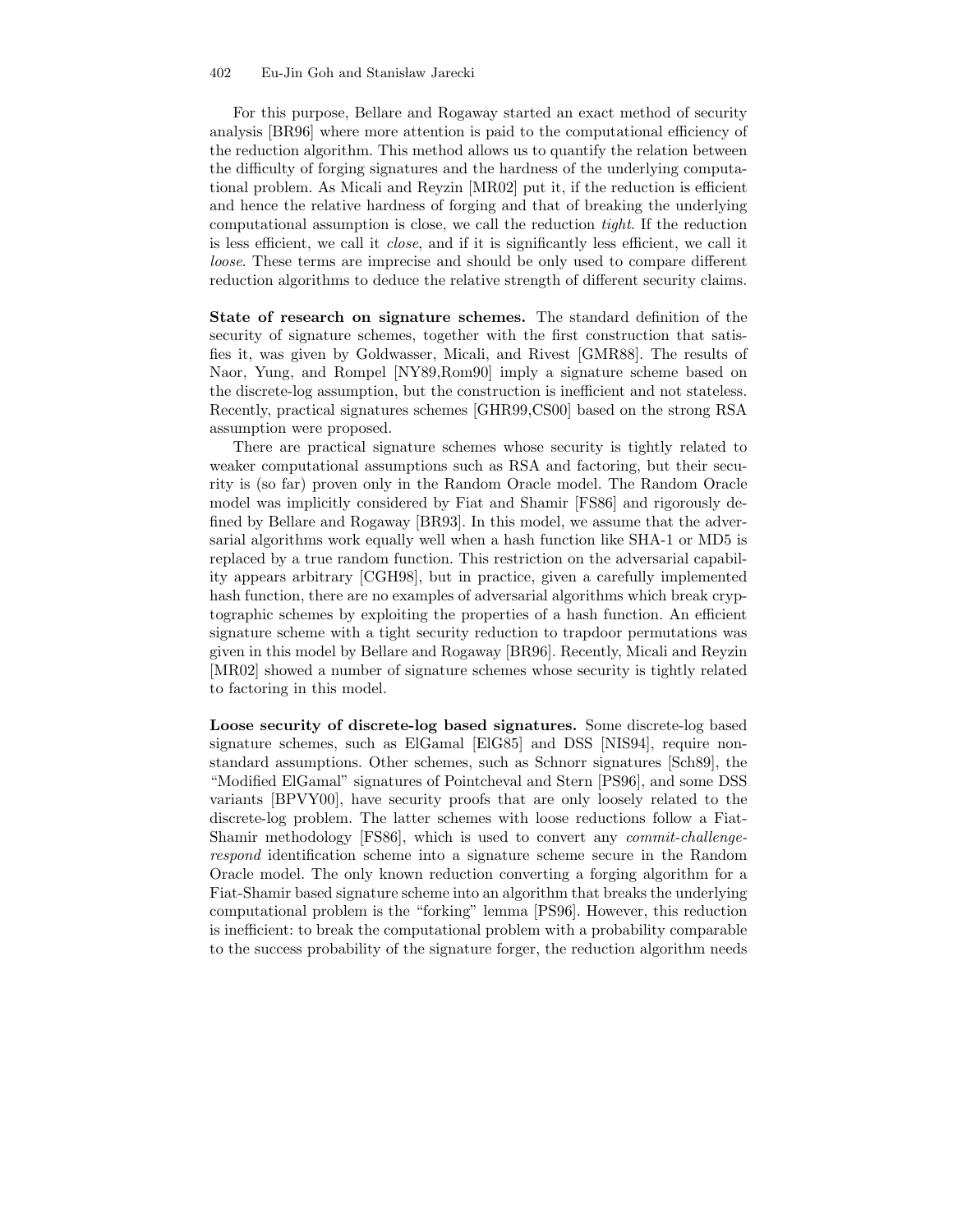to execute a full run of the forging algorithm  $q_H$  times, where  $q_H$  denotes the number of hash function queries made by the forger.

If we take  $2^n$  hash function evaluations as our infeasible computational bound, the adversarial algorithm is allowed to make  $q_H = 2^n$  hash function queries. The forking lemma then implies that if an adversary that breaks Schnorr signatures in  $2^n$  steps exists, then there is an algorithm that computes discrete logarithms in  $2^{2n}$  steps. Therefore, to be provably secure, all signature schemes based on the discrete-log problem with security parameter  $n$  must work in a group where the discrete-log problem is believed secure with security parameter 2n. In a traditional discrete-log system of a prime field  $\mathbb{Z}_p^*$ , the index-calculus method of breaking the discrete-log problem works in time about  $O(\exp(\sqrt[3]{|p|})).$ Hence, a factor of  $\alpha$  increase in the security parameter implies a  $\alpha^3$  increase in the length of the modulus  $p$ . For example, if the discrete-log problem in a prime field is believed to be infeasible for 1000 bit primes, the "forking" lemma reduction tells us that Schnorr signatures are secure only in a field modulo a 8000 bit prime.

Our contribution: signatures as secure as Diffie-Hellman. In this paper, we present a signature scheme whose security is tightly related to the Computational Diffie-Hellman (CDH) assumption in the Random Oracle model. This signature scheme was previously considered by Chaum and Pedersen [CP92], and by Jakobsson and Schnorr [JS99]. However, the scheme appeared without a security analysis, probably because it was viewed as a slight modification of Schnorr signatures. In particular, the scheme's tight security reduction to CDH has remained unnoticed until now.

Since the hardness of the CDH problem is widely believed to be closely related to the hardness of the DL problem [Sho97,BL96,MW99], our signature scheme offers better security guarantees than well-known discrete-log based signature schemes. Moreover, by the results of Maurer and Wolf [MW99], we can relate the security of our signature scheme directly to the hardness of the discretelog problem for a large class of groups in which the discrete-log problem is believed hard. The resulting security degradation is a factor of about  $2^{43}$  for  $\log_2(\log_2(q)) \approx 7$ , where q is the group size.<sup>1</sup> This degradation is much better than the  $q_H = 2^{80}$  security degradation carried by the forking lemma, which so far is the only known security argument for discrete-log based schemes in the Random Oracle model.

Related Work. The main technical trick allowing us to avoid the forking lemma in the security proof is the replacement of a zero-knowledge proof of knowledge with a zero-knowledge *proof* of equality of discrete logarithms. Using a zero knowledge proof of equality allows for a one-pass simulation in the security proof, and hence results in a tight security reduction. It is interesting to note that the same technical idea was used by Gennaro and Shoup to achieve a

<sup>&</sup>lt;sup>1</sup> The size of q recommended by Lenstra [LV01] for the year 2003 is 129 bits long.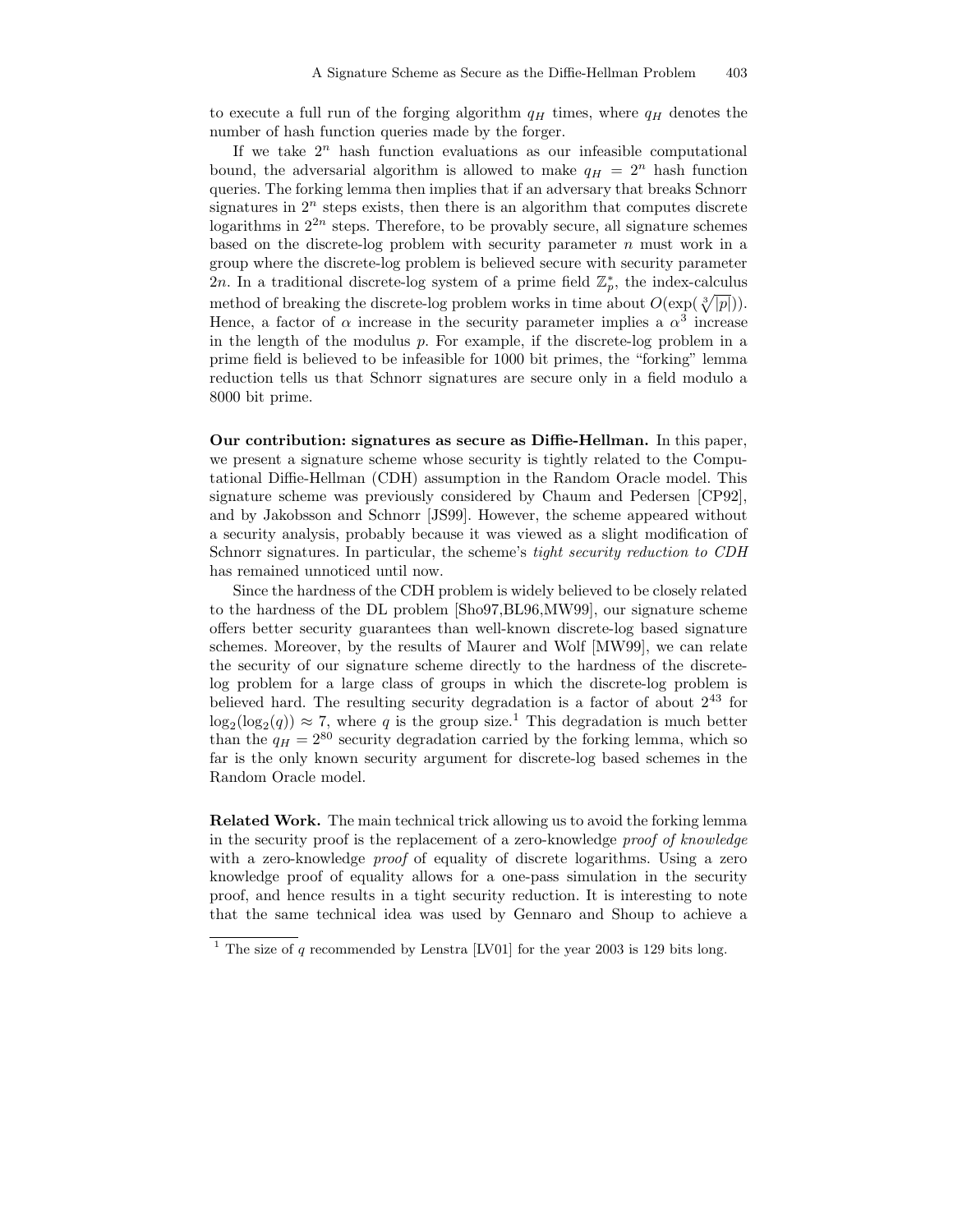one-pass simulation in a proof of CCA security for a variant of an ElGamal encryption [SG98].

Recently, Micali and Reyzin showed a different way of avoiding the forking lemma in the security reduction of signature schemes built using the Fiat-Shamir method [MR02]. Their idea works for a class of signature schemes based on factoring, and results in tight security reductions for such signatures. However, their method does not apply to discrete-log based schemes.

Our scheme is similar to the PSS signature scheme [BR96] which has security that is tightly related to the security of a trap-door permutation (e.g. RSA or factoring). Our scheme is also similar to the undeniable signature scheme proposed by Okamoto and Pointcheval [OP01], and to the BLS short signature scheme [BLS01], both secure under the "Gap Diffie-Hellman" assumption.

We remark that in the Generic Group model introduced in the work of Shoup [Sho97], Schnorr signatures are as secure as the discrete-log problem. However, the security results in the generic group model imply security only against a restricted class of adversarial algorithms. Namely, this model considers only algorithms that are oblivious to the representation of the elements in the group. This is a significant restriction because there are known adversarial algorithms, such as the index-calculus method for finding discrete logarithms in  $\mathbb{Z}_p^*$ , which do not fall into this category.

## 2 Definitions

In this section, we present some definitions and notational conventions. We first recall the definition of a signature scheme.

### Definition 1 (Signature Scheme).

A signature scheme (Gen,Sign,Ver) is a triple of probabilistic algorithms:

- The key generation algorithm Gen that when given a security parameter  $1^n$ as input, outputs a private key (sk) and a public key (pk).
- $-$  The signature algorithm Sig that when given sk and a message M as inputs, produces a signature  $\sigma$  as output.
- The (usually deterministic) verification algorithm Ver that when given input  $(pk, M, \sigma)$ , either accepts or rejects, such that if  $(sk, pk) \leftarrow$  Gen $(1^n)$  and  $\sigma \leftarrow \texttt{SIG}(sk, M), \text{ then } \texttt{Ver}(pk, M, \sigma) = \texttt{accept}.$

We consider signature schemes that are secure against existential forgery under an adaptive chosen message attack (CMA) in the Random Oracle model. This definition is an adaptation of the standard existential CMA security definition [GMR88] to the Random Oracle model. In the definition below, the "hash function oracle" is an ideal random function.

#### Definition 2 (Existential CMA Security of a Signature Scheme).

A probabilistic algorithm  $\mathcal F$  is said to  $(t, q_H, q_{siq}, \epsilon)$ -break a signature scheme if after running in at most t steps, making at most  $q_H$  adaptive queries to the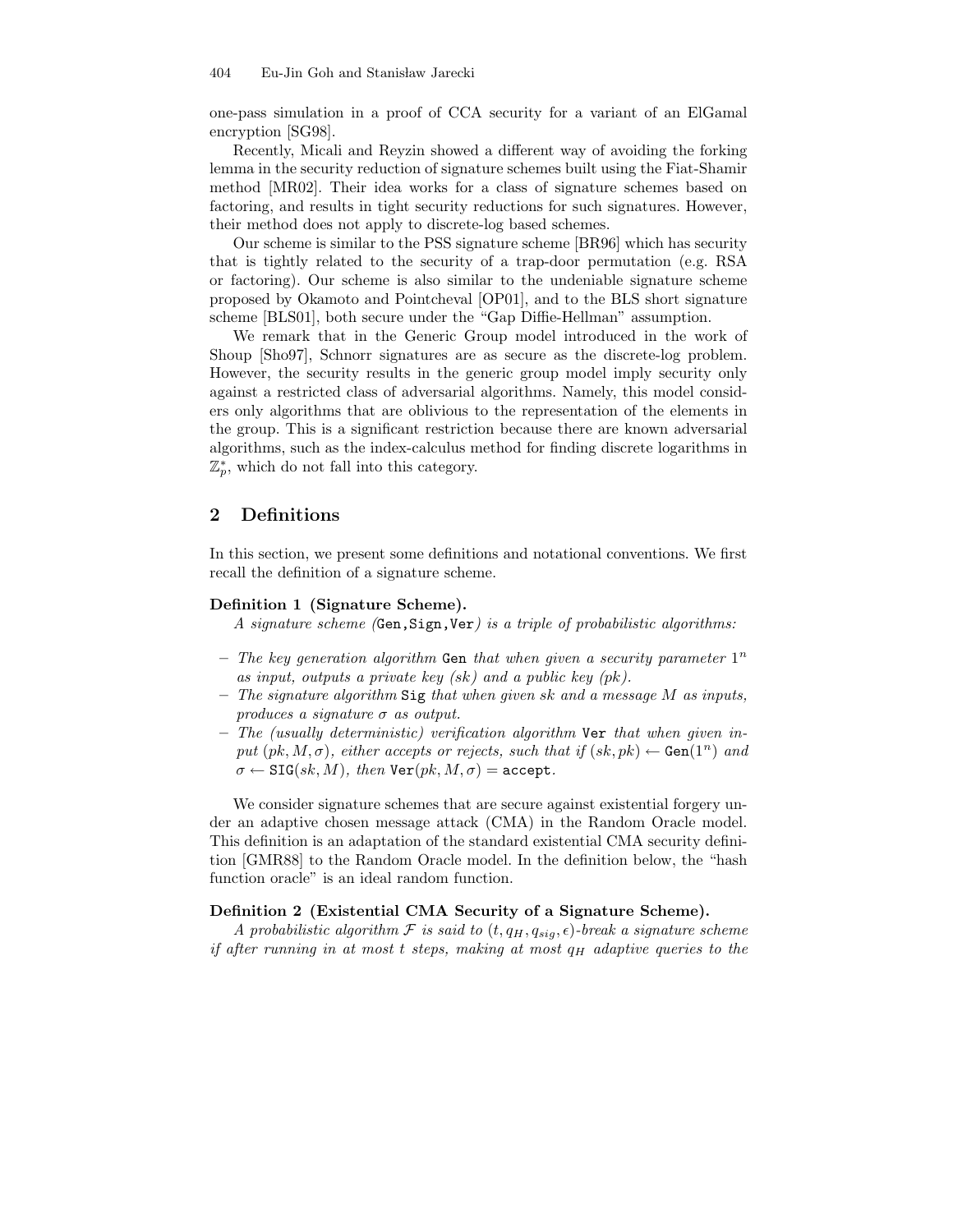hash function oracle, and requesting signatures on at most  $q_{sig}$  adaptively chosen messages, F outputs a valid forgery  $(M, \sigma)$  on some new message M (i.e. a message on which F has not requested a signature) with probability at least  $\epsilon$ , where the probability is taken over the coins of  $F$ , the Gen and Sig algorithms, and the hash function oracle.

We say that a signature scheme is  $(t, q_H, q_{sig}, \epsilon)$ -secure if no forger can  $(t, q_H, q_{sia}, \epsilon)$ -break it.

Discrete-Log Setting and Notation. We consider groups where the discretelog problem is hard. For notational convenience, we only consider prime order subgroups of the multiplicative group  $\mathbb{Z}_p^*$  with prime p. However, our results also carry over to other groups, such as those built on elliptic curves.

Let p and q be large primes. Also let g be a generator of subgroup  $G_{g,p} =$  ${g^0, \ldots, g^{q-1}}$  with order q in the multiplicative group  $\mathbb{Z}_p^*$ . We use the triple  $(g, p, q)$  to describe the group  $G_{g,p}$ . All the algorithms discussed in this paper implicitly take the triple  $(g, p, q)$  as input.

Group operations in  $G_{g,p}$  are always modulo p and operations on secret values are always modulo q. For notational convenience, we will omit the " $(\text{mod } p)$ " and "(mod q)" markers. We denote the bit length of q by  $|q| = n_q$ . The notation  $a \stackrel{R}{\leftarrow} S$  means that a is picked uniformly at random from set S.

The security of our signature scheme relies on the hardness of the Computational Diffie-Hellman (CDH) problem [DH76]:

#### Definition 3 (CDH assumption).

A probabilistic algorithm A is said to  $(t, \epsilon)$ -break CDH in a group  $G_{g,p}$  if on input  $(g, p, q)$  and  $(g^a, g^b)$  and after running in at most t steps, A computes the Diffie-Hellman function,  $DH_{g,p}(g^a, g^b) = g^{ab}$ , with probability at least  $\epsilon$ , where the probability is over the coins of A and  $(a, b)$  chosen uniformly from  $\mathbb{Z}_q \times \mathbb{Z}_q$ .

We say that group  $G_{g,p}$  is a  $(t, \epsilon)$ -CDH group if no algorithm  $(t, \epsilon)$ -breaks CDH in  $G_{g,p}$ .

As previously mentioned, there is strong evidence that the CDH problem is closely related to the hardness of computing discrete logarithms. In particular, we know an efficient reduction from the discrete-log problem to the CDH problem for many easily constructible groups  $G_{g,p}$  [MW99].

## 3 The EDL Signature Scheme

We present the EDL signature scheme and prove that its security is tightly related to the CDH problem. In the introduction, we mentioned that the EDL signature scheme was previously proposed in the literature [CP92,JS99]. However, the security properties of this scheme have not been examined.

The scheme proceeds as follows: the private key is  $x \in \mathbb{Z}_q$  and the public key is  $y = g^x$ . To sign a message m, the signer hashes the message m with a random string r of size  $n_r = 111$  to obtain  $H(m, r) = h$ , computes  $z = h^x$ , and outputs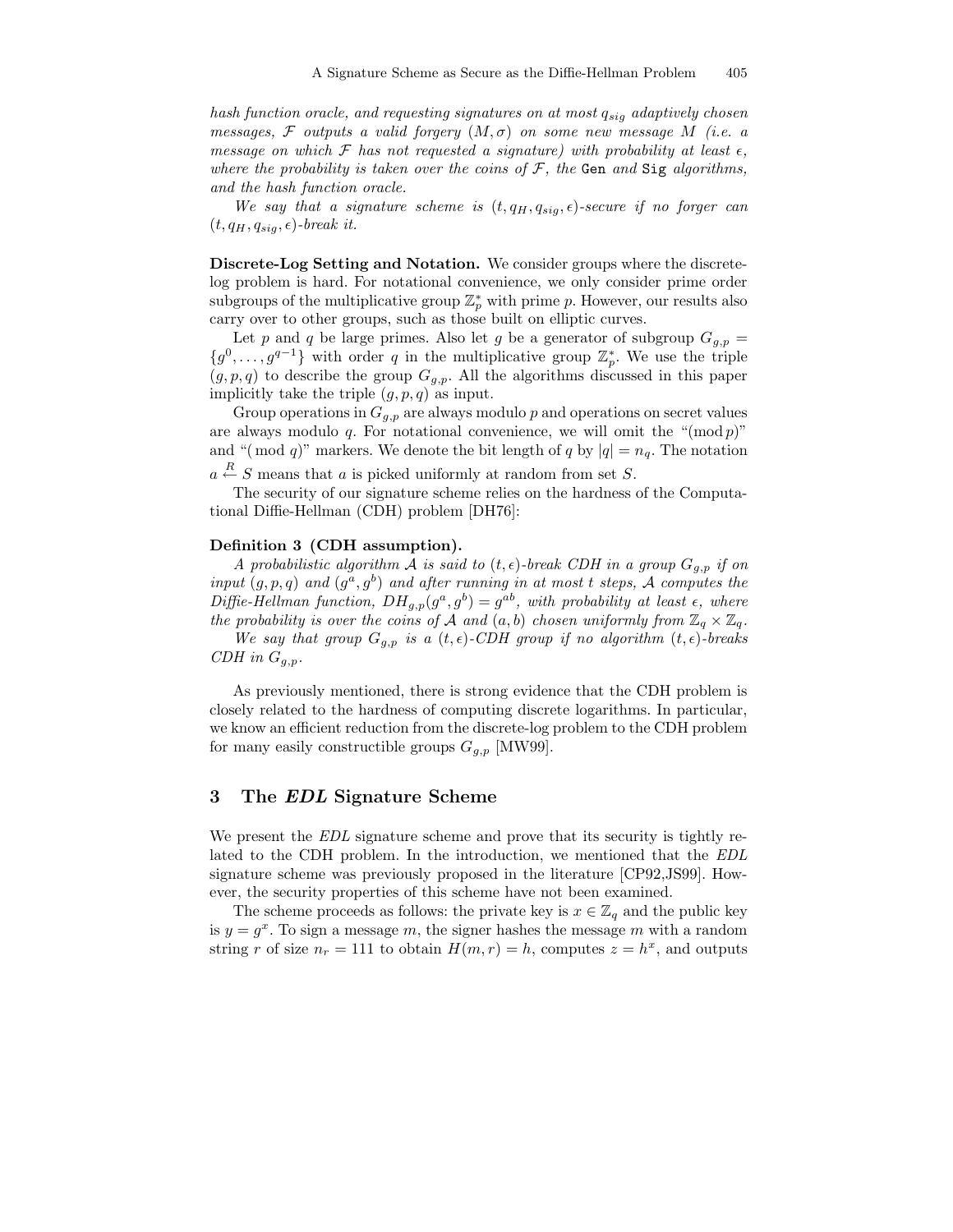as a signature  $(z, r)$  together with a non-interactive zero-knowledge proof  $(ZKP)$ that  $DL_q(y) = DL_h(z).$ <sup>2</sup>

We now describe the  $EDL$  scheme in full detail: let  $(p, q, g)$  be a discretelog triple defining a group  $G_{g,p}$ . Let  $n_r = 111$ . Let H and H' be (ideal) hash functions where  $H: \{0,1\}^* \to G_{g,p}$  and  $H': (G_{g,p})^6 \to \mathbb{Z}_q$ .

– Key Generation Algorithm (Gen)

Pick a random  $x \stackrel{R}{\leftarrow} \mathbb{Z}_q$  as the private key. The corresponding public key is  $y \leftarrow g^x$ .

– Signing Algorithm (Sign)

The inputs are a secret key  $x \in \mathbb{Z}_q$  and a message  $M \in \{0,1\}^*$ .

First pick a random  $r \stackrel{R}{\leftarrow} \{0,1\}^{n_r}$ . Compute  $h \leftarrow H(m,r)$  and  $z \leftarrow h^x$ .

Next, prepare a non-interactive ZKP that  $DL<sub>h</sub>(z) = DL<sub>q</sub>(y)$ : pick a random  $k \stackrel{R}{\leftarrow} \mathbb{Z}_q$ . Compute  $u \leftarrow g^k$ ,  $v \leftarrow h^k$ ,  $c \leftarrow H'(g, h, y, z, u, v) \in \mathbb{Z}_q$ , and  $s \leftarrow k + cx.$ 

The signature is  $\sigma \leftarrow (z, r, s, c)$ .

– Verification Algorithm (Ver)

The inputs are a public key y, a message M, and a signature  $\sigma = (z, r, s, c)$ . First compute  $h \leftarrow H(m,r)$ ,  $u \leftarrow g^s y^{-c}$ , and  $v \leftarrow h^s z^{-c}$ . Then compute  $c' = H'(g, h, y, z, u, v)$ . If  $c = c'$ , output valid. Otherwise, output invalid.

Similarity to PSS. The EDL signature scheme is similar to the PSS signature scheme [BR96] (and the RSA identification protocol): the verifier sends a random value h, and the prover responds with  $z = h^x$ . Recall that in the RSA identification protocol, the inverse of the secret key x in the exponent group  $\mathbb{Z}_q$ is the public key, and verification is done by checking if  $z^{(1/x)} = h$ . However, in the EDL signature scheme, the public key is  $g^x$  and verification is achieved by a zero-knowledge proof that  $DL_q(y) = DL_h(z)$ .

Because EDL and PSS have a similar structure, they both have tight security reductions to the underlying hard problem of "exponentiating to the secret  $x$ committed in the public key". In the case of PSS, the hard problem is inverting the RSA trap-door permutation. And in the case of EDL, the hard problem is computing the CDH function. Note that a successful forgery in the EDL scheme requires computing  $h^x$  on a random public key  $y = g^x$ , and a random h returned by the hash function. On input  $g^x, g^w$ , a simulator easily embeds  $g^w$  into the h values returned by the hash oracle, and then recovers the CDH value  $(g^w)^x$  from the successful forgery. This simulator only needs one pass of the simulated CMA attack to provide a successful forgery for recovering  $g^{wx}$ . Hence, the reduction from the CDH problem to security of the EDL scheme is tight.

Avoiding the Proof of Knowledge. All known signature schemes whose security is reducible to the discrete-log assumption [PS96,OO98,BPVY00] are based on zero-knowledge proofs of knowledge. Replacing the zero-knowledge proof of knowledge with a zero-knowledge proof (of discrete-log equality) allows us to

<sup>&</sup>lt;sup>2</sup> Section 4 explains the derivation of the randomness size  $n_r$ .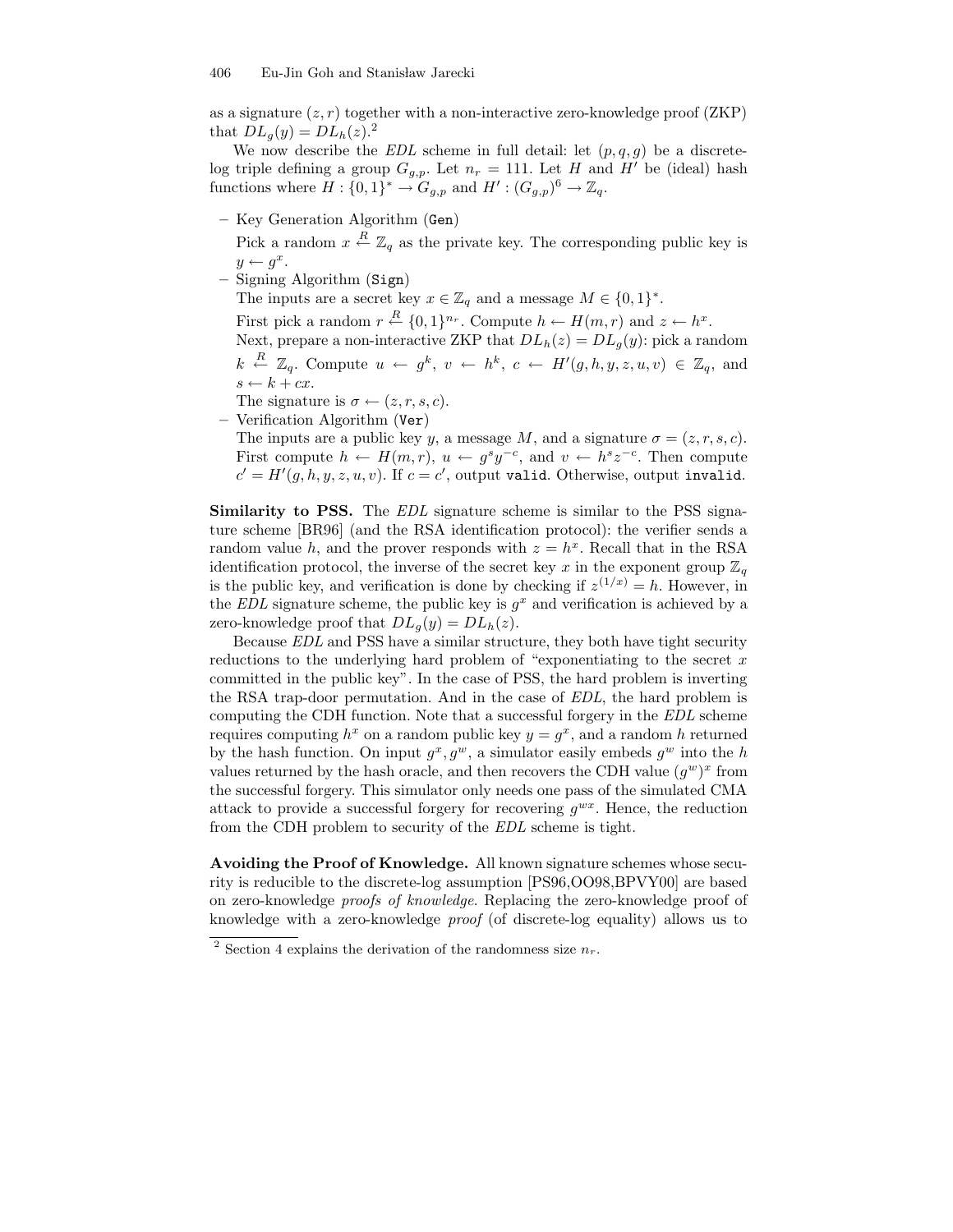avoid using the "forking lemma" [PS96] in the security proof. Therefore, EDL does not suffer from the  $1/q_H$  degradation in security during the reduction (where  $q_H$  is the number of hash queries made by the forger).<sup>3</sup>

The public-coin proof underlying the EDL scheme is the proof of equality of two discrete logarithms. This proof proceeds as follows: the prover picks  $k \in \mathbb{Z}_q$ , sends  $u = g^k$ ,  $v = h^k$  to the verifier. The verifier picks a public random challenge  $c \in \mathbb{Z}_q$ , and the prover responds with  $s = k + cx$ . The verifier checks that  $g^s = uy^c$  and  $h^s = vz^c$ . This proof system is public-coin zero-knowledge because a simulator given inputs g, h, y, z can pick c and s at random in  $\mathbb{Z}_q$  and compute  $u$  and  $v$  from them. This proof system is also a proof of knowledge of  $x$  such that  $g^x = y$  and  $h^c = z$ , but we do not rely on this property in our security analysis. In our analysis, it is sufficient that this proof system is an interactive proof where the prover's probability of cheating is at most  $1/q$ . This condition is sufficient because if  $x = DL_g(y)$  is not equal to  $x' = DL_h(z)$ , then the prover can pass only if the public coin c is  $(k - k')/(x' - x)$ , where  $k = DL_g(u)$  and  $k' = DL_h(v).$ 

This proof system was first proposed [CEvdG87] in a slightly different variant of zero-knowledge against any verifier and only  $1/2$  soundness.<sup>4</sup> This proof system can also be viewed as an extension of Schnorr's public-coin proof of knowledge of discrete logarithm [Sch89], and it is indeed also a proof of knowledge. However, we do not use the proof-of-knowledge property of this proof system in our scheme.

Efficiency Considerations. The signature size and the signing and verification costs of our scheme are larger than for traditional discrete-log based signature schemes like DSS or Schnorr, but only if one compares these costs for the two schemes working in the same group  $G_{g,p}$ . Our construction offers better security guarantees than the traditional discrete-log based schemes, and can therefore be used in much smaller groups. Section 4.1 has more details about the complexity/size vs. security bound trade-offs implied by our work.

The signature size is  $|p| + 2|q| + n_r$ . Signing takes three exponentiations and verification takes two multi-exponentiations [BGMW92]. The cost of a single (two-element) multi-exponentiation is about 20% more than the cost of a single exponentiation, assuming Montgomery squaring is used. In Section 4, we

<sup>&</sup>lt;sup>3</sup> Intuitively, the security of signature schemes based on zero-knowledge proofs of knowledge relies on the simulator's ability to re-run the forger several times. If the simulator gets a successful forgery *on the same message* on any two runs, the simulator can extract the secret key x from the forger by the proof of knowledge property of the proof system. Hence, the simulator can solve the discrete logarithm problem of finding  $DL_g(y)$ . The forking lemma [PS96] shows that the probability of the simulator obtaining two such forgeries is at least  $1/q_H$  of the forger's probability of success (because the simulator has to guess the specific message among the  $q_H$  messages submitted to the hash oracle by the forger that will be used by the forger to output a signature).

<sup>4</sup> See also [CS97] for a modern presentation of this protocol and for techniques for constructing discrete-log proof systems.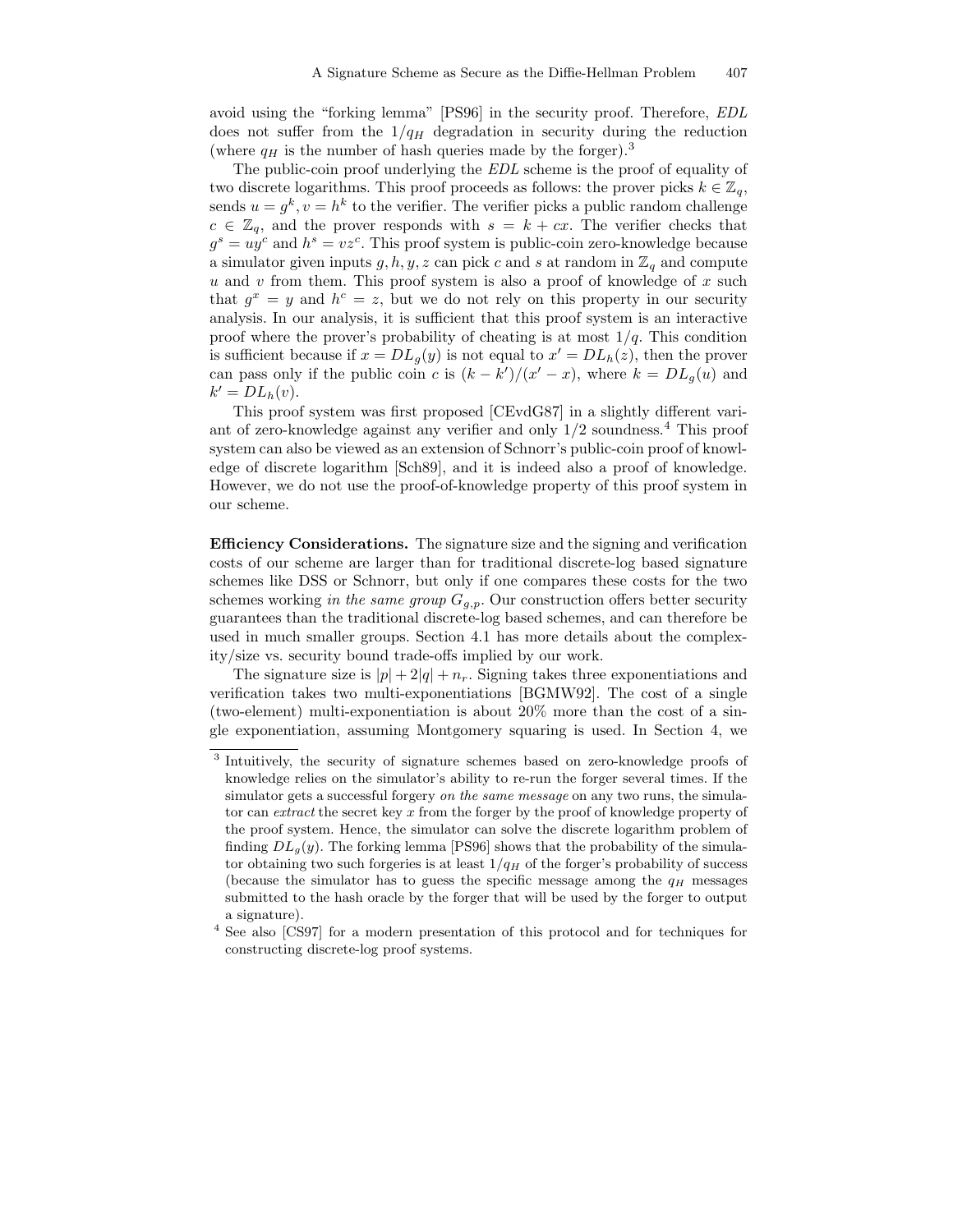will compare EDL with other signature schemes, taking into account both the efficiency and the security parameters.

We point out two possible efficiency improvements. Firstly, if the signature includes element v (with the signature size increasing to  $2|p| + 2|q| + n_r$ ), the verification time can be reduced to a single (five element) multi-exponentiation. The cost of this five element multi-exponentiation is about 70% more than the cost of a single exponentiation. Hence, we obtain a 30% reduction in verification cost. Verification is done using a simple trick similar to those used to batch signature verification [BGR98]: the verifier picks a random  $\alpha \in \mathbb{Z}_q$ , computes u as  $g^s y^{-c} h^{s\alpha} z^{-c\alpha} v^{-\alpha}$ , and then carries out the normal verification procedure with  $u$  and  $v$ . This trick negligibly increases the probability of accepting an invalid signature by  $1/q$ .

Secondly, unlike the Schnorr signature scheme, EDL signatures are not efficient on-line. However, using the trick of signing random commitments [ST01], the EDL signature scheme can be as efficient on-line as the Schnorr signature. The off-line cost increases to five exponentiations and the verification cost increases to about two exponentiations.

#### 3.1 Security Proof

The following theorem proves a tight security reduction from the hardness of the CDH problem to the CMA security of the EDL scheme in the Random Oracle model. We denote the cost of a long exponentiation in  $G_{g,p}$  by  $C_{\exp}(G_{g,p})$ . Since the exponentiation cost is the primary factor in the cost of reduction, we ignore the costs of other operations in the theorem below.

**Theorem 1.** If G is a  $(t', \epsilon')$ -CDH group then the EDL signature scheme is  $(t, q_H, q_{sig}, \epsilon)$ -secure against existential forgery on adaptive chosen message attack in the Random Oracle model, where

$$
t \le t' - q_H \cdot C_{\exp}(G_{g,p})
$$
  

$$
\epsilon \ge \epsilon' + q_{sig} \cdot q_H \cdot 2^{-n_r} + q_H \cdot 2^{-n_q}
$$

*Proof.* Let F be a forger that  $(t, q_H, q_{sig}, \epsilon)$ -breaks EDL. We construct a "simulator" algorithm S which takes  $(p, q, g)$  and  $(g^a, g^b)$  as inputs. Algorithm S uses the  $\mathcal F$  algorithm to compute the  $DH_{g,p}(g^a, g^b)$  function in  $t'$  steps and  $\epsilon'$ probability where

$$
t' \approx t + (q_H + 4.4 \cdot q_{sig}) \cdot C_{exp}(G_{g,p})
$$
  
\n
$$
\epsilon' = \epsilon - (q_{sig} \cdot q_H \cdot 2^{-n_r} + q_{sig} \cdot (q_H + q_{sig}) \cdot 2^{-2 \cdot n_q} + 2^{-n_q} + q_H \cdot 2^{-n_q})
$$
\n(1)

and the probability goes over  $(a, b)$  in  $\mathbb{Z}_q \times \mathbb{Z}_q$  and the randomness used by S and F. Since  $n_r < n_q$ , it follows that  $2^{-n_r} \gg 2^{-2n_q}$  for sufficiently large  $n_q$ . Assuming that  $q_H \gg q_{sig} \gg 1$ , the theorem follows.

Algorithm S simulates a run of a signature scheme  $EDL$  to the forger  $\mathcal{F}$ . Algorithm S answers  $\mathcal{F}$ 's hash function queries, signature oracle queries, and it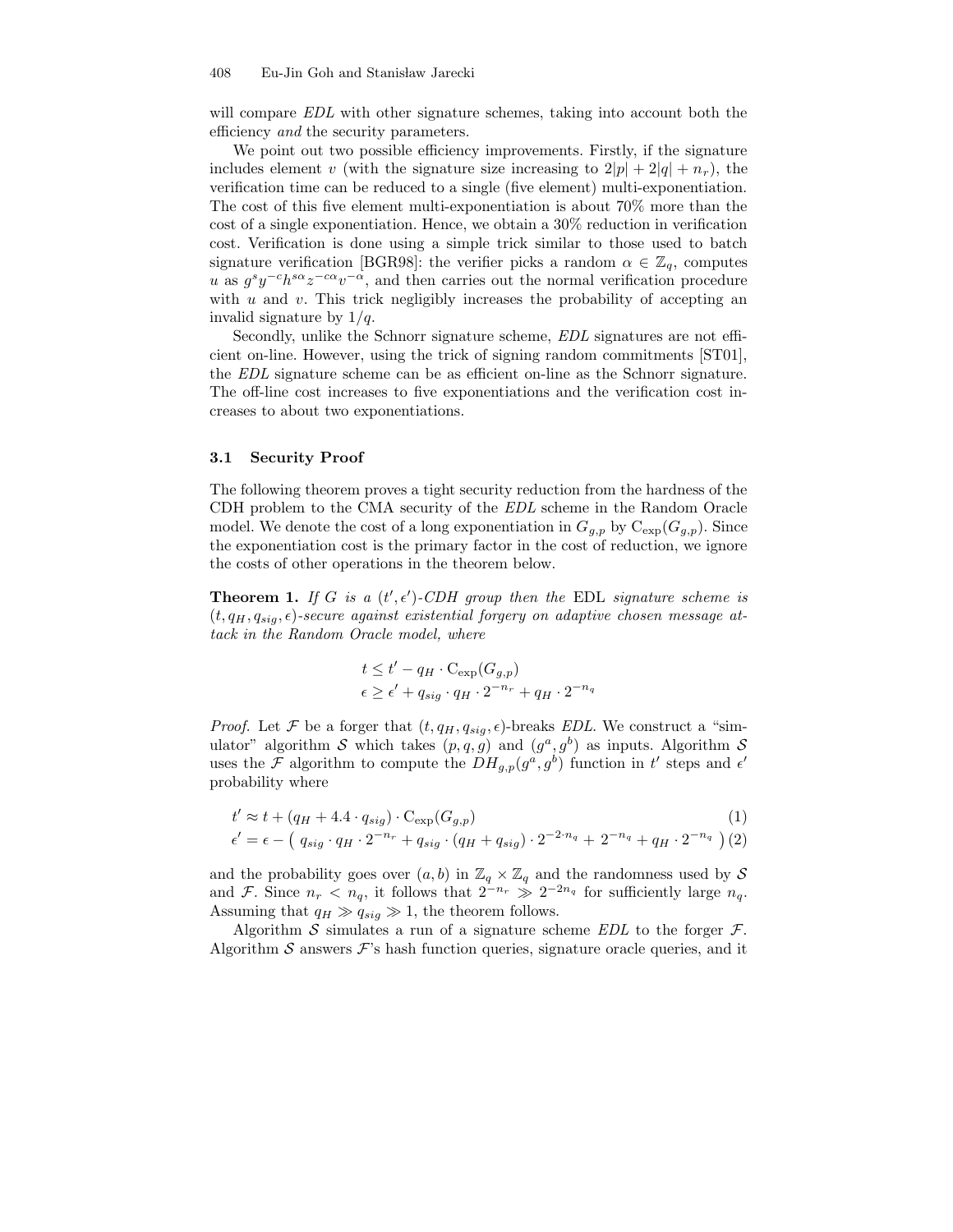tries to translate  $\mathcal{F}$ 's possible forgery  $(m, \sigma)$  into an answer to the  $DH_{g,p}(g^a, g^b)$ function. Algorithm S starts the simulation by providing  $(p, q, g)$  and the public key  $y = g^a$  as input to  $\mathcal{F}$ . Then algorithm  $\mathcal S$  answers  $\mathcal F$ 's queries as follows.

**Answering H-oracle Queries.** If the forger  $\mathcal F$  provides a new query  $(m, r)$ as input to the H-oracle, algorithm  $S$  embeds  $g^b$  into its answer by picking d at random in  $\mathbb{Z}_q$ , and outputting  $H(m,r)$  as  $h = (g^b)^d$ .

Answering H'-oracle Queries. The simulator  $S$  answers all new answers queries to the  $H'$  oracle completely at random.

Answering Signature Queries. Suppose the forger asks for a signature on message m. Algorithm  $\mathcal S$  has to create a valid signature tuple without knowing the secret key. In the process, algorithm  $S$  defines some values of the two hash functions  $H$  and  $H'$ . The simulator proceeds as follows:

- 1. S picks a random  $r \stackrel{R}{\leftarrow} \{0,1\}^{n_r}$ . If H has been queried on inputs  $(m, r)$ , it aborts.
- 2. Otherwise, S picks a random  $\kappa \stackrel{R}{\leftarrow} \mathbb{Z}_q$ , sets  $z = y^{\kappa}$  and  $h = g^{\kappa}$ , and defines  $H(m, r) \triangleq h$ . Note that  $DL<sub>h</sub>(z) = DL<sub>q</sub>(y)$  where  $h = H(m, r)$ .
- 3.  $S$  simulates the non-interactive proof of discrete logarithm equality in a standard way: S picks random  $c \stackrel{R}{\leftarrow} \mathbb{Z}_q$ ,  $s \stackrel{R}{\leftarrow} \mathbb{Z}_q$ , sets  $u = g^s y^{-c}$  and  $v =$  $h^s z^{-c}$ .
- 4. If  $H'$  has been queried on inputs  $(g, h, y, z, u, v)$  before,  $S$  aborts. Otherwise, it sets  $H'(g, h, y, z, u, v) \triangleq c$  and returns the tuple  $(z, r, s, c)$  as the signature of m.

Solving the CDH Problem. If the forger  $\mathcal F$  returns a valid message and signature pair  $(m, \sigma)$  (where  $\sigma = (z, r, s, c)$ ) for some previously unsigned m, then algorithm S tries to translate this forgery into computing  $g^{ab}$  as follows: If  $\mathcal F$  has not queried the H oracle on  $(m, r)$ , S aborts. Otherwise  $h = H(m, r) = g^{bd}$ for some d known to simulator  $S$ , and the simulator S outputs  $z^{1/d}$  and stops. If it holds that  $DL_g(y) = DL_h(z)$ , then  $z = h^a$  and hence  $z = g^{abd}$ , in which case algorithm  $S$ 's output is equal to  $g^{ab}$ .

Let  $\epsilon_{\text{abort}}$  be the probability that algorithm S aborts the simulation and let  $\epsilon_{DL}$  be the probability that F produces a valid forgery but  $DL_q(y) \neq DL_h(z)$ . Observe that the computational view shown to the forger by the simulator has the same distribution as the forger's conversation with an actual signature scheme and random hash functions except for the probability  $\epsilon_{\text{abort}}$ . Hence the probability that S outputs a correct solution to the CDH challenge  $DH_{g,p}(g^a, g^b)$ is at least  $\epsilon - (\epsilon_{\text{abort}} + \epsilon_{DL})$ . We now upper bound the  $\epsilon_{\text{abort}} + \epsilon_{DL}$  term.

1. The simulator  $S$  might abort at Step 1 of the signature oracle simulation. This event occurs if S chooses a r that was previously given as input to the H-oracle. Since there are at most  $q_H$  such r's, the probability of aborting is at most  $q_H \cdot 2^{-n_r}$ . Therefore, the probability that the simulator aborts at Step 1 for any of the  $q_{sig}$  signature queries is less than  $q_{sig} \cdot q_H \cdot 2^{-n_r}$ .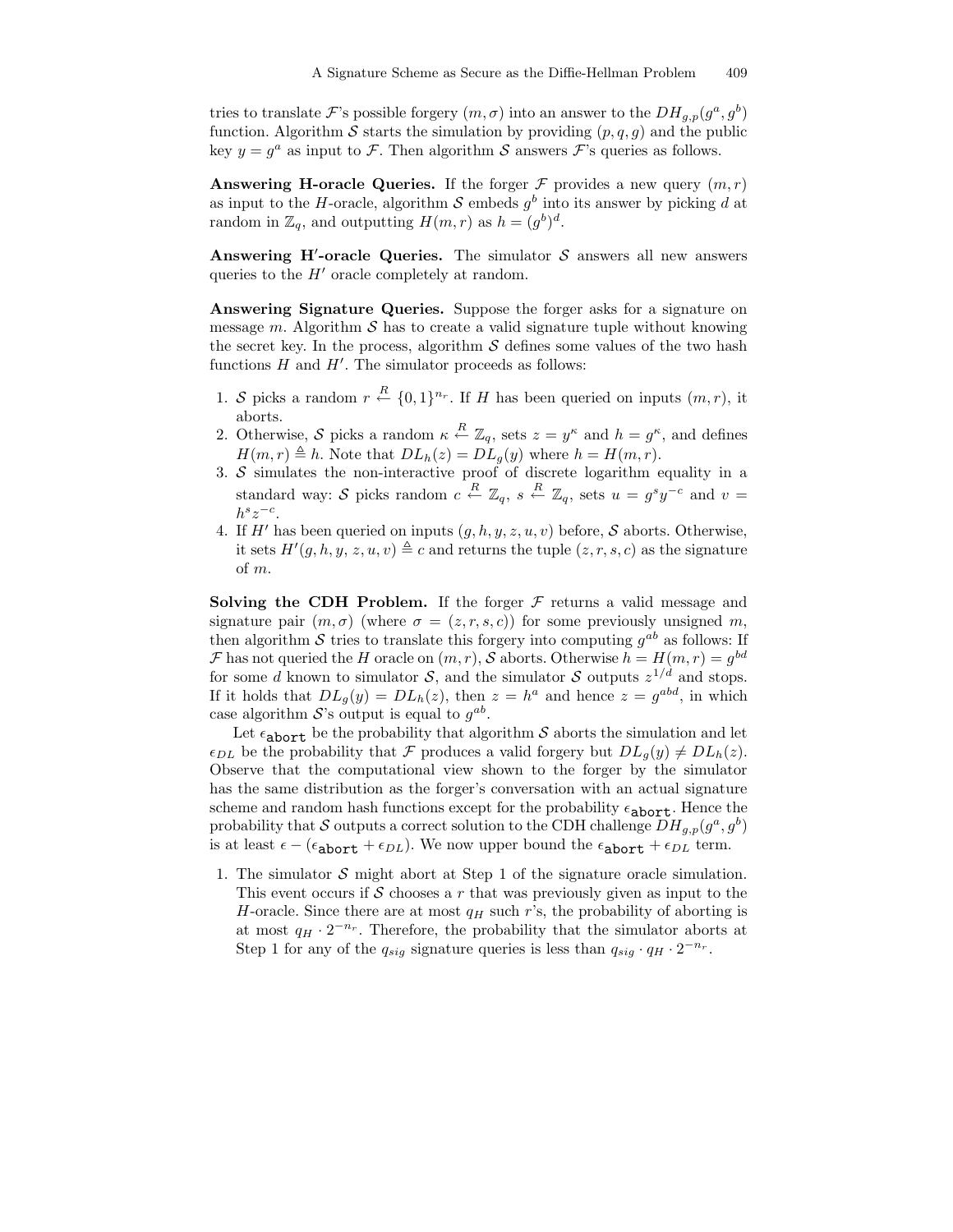#### 410 Eu-Jin Goh and Stanisław Jarecki

- 2. Similarly, simulator  $S$  only aborts at Step 4 if it has run into an input string  $(g, h, y, z, u, v)$  on which H' has been already queried. Note that this input string can be represented as  $(g, g^k, y, y^k, u, u^k)$ , where  $u, k$  are chosen at random in  $G_{g,p} \times \mathbb{Z}_q$ . Since there are at most  $q_H + q_{sig}$  such strings on which  $H'$  was previously queried on, the probability of collision is at most  $(q_H + q_{sig}) \cdot 2^{-2 \cdot n_q}$ . Thus, the probability of S aborting at any time in the simulation at this step is at most approximately  $q_{sig} \cdot (q_H + q_{sig}) \cdot 2^{-2 \cdot n_q}$ .
- 3. Let NH be the event that the forger  $\mathcal F$  does not query the H-oracle on the  $(m, r)$  which it outputs as part of the forgery. Let NQ be the event that  $DL_q(y) \neq DL_h(z)$ . We want to compute an upper bound for the probability  $Pr[NH \vee NQ]$ . Together with the probability of aborting in the signature simulation phase, this allows us to derive an upper bound for  $\epsilon_{\text{abort}} + \epsilon_{DL}$ . Observe that  $Pr[NH \vee NQ] = Pr[NH \wedge \neg NQ] + Pr[NQ]$ . We first calculate  $Pr[NH \land \neg NQ]$ .  $Pr[NH \land \neg NQ]$  is given by the probability that the forger  $\mathcal F$  outputs a z such that  $z^{-x} = h = H(M, r)$  on a successful forgery. This probability is  $2^{-n_q}$ .

We now calculate Pr[NQ]. Let  $u = g^k$ ,  $v = h^{k'}$ ,  $y = g^x$ , and  $z = h^{x'} \neq h^x$ . Since the signature is valid, we must have  $u = g^{s}y^{-c}$  and  $v = h^{s}z^{-c}$  for  $c = H'(g, h, y, z, u, v)$ . Considering only exponents, we have  $k = s - xc$  and  $k' = s - x'c$ . Hence,  $H'(g, h, g^x, h^{x'}, g^k, h^{k'}) = c = (k - k')/(x' - x)$ . Since  $H'$  is a random oracle, the probability that this equation holds for an input to  $H'$  is  $1/|\mathbb{Z}_q| = 2^{-n_q}$ . Therefore, the probability that  $\mathcal F$  finds such a c in  $q_H$  oracle queries is at most  $q_H \cdot 2^{-n_q}$ .

Summing the probabilities, we see that algorithm  $S$  solves the CDH problem with probability (approximately) at least  $\epsilon - q_{sig} \cdot q_H \cdot 2^{-n_r} + q_{sig} \cdot (q_H + q_{sig})$ .  $2^{-2 \cdot n_q} - 2^{-n_q} + q_H \cdot 2^{-n_q}$  which gives us equation (2).

**Running Time of S.** The running time of algorithm  $S$  is that of running the forger  $\mathcal F$  and a number of modular exponentiations with exponents belonging to  $\mathbb{Z}_q$ . Each query to the H-oracle requires one exponentiation. Each query to the signature oracle requires two exponentiations and two multi-exponentiations. Adding these values gives the running time in equation (1).

## 4 Security and Efficiency Analysis

Minimum required randomness size. Assume the EDL signature scheme is  $(t, q_H, q_{sig}, \epsilon)$ -broken by some algorithm A. This adversary A can be run repeatedly, and the expected time to produce a forgery is  $t/\epsilon$ . Let  $n = \log t$  and  $e = \log(1/\epsilon)$ . Thus, the security parameter of the EDL scheme is  $n_{ss} \leq \log(t/\epsilon)$  $n + e$ .

A customary bound on the number of signatures that an instance of a signature scheme can generate is  $q_{sig} \leq 2^{30}$ . If we assume that evaluating a hash function is a unit operation, there can be at most  $q_H \leq t = 2^n$  hash oracle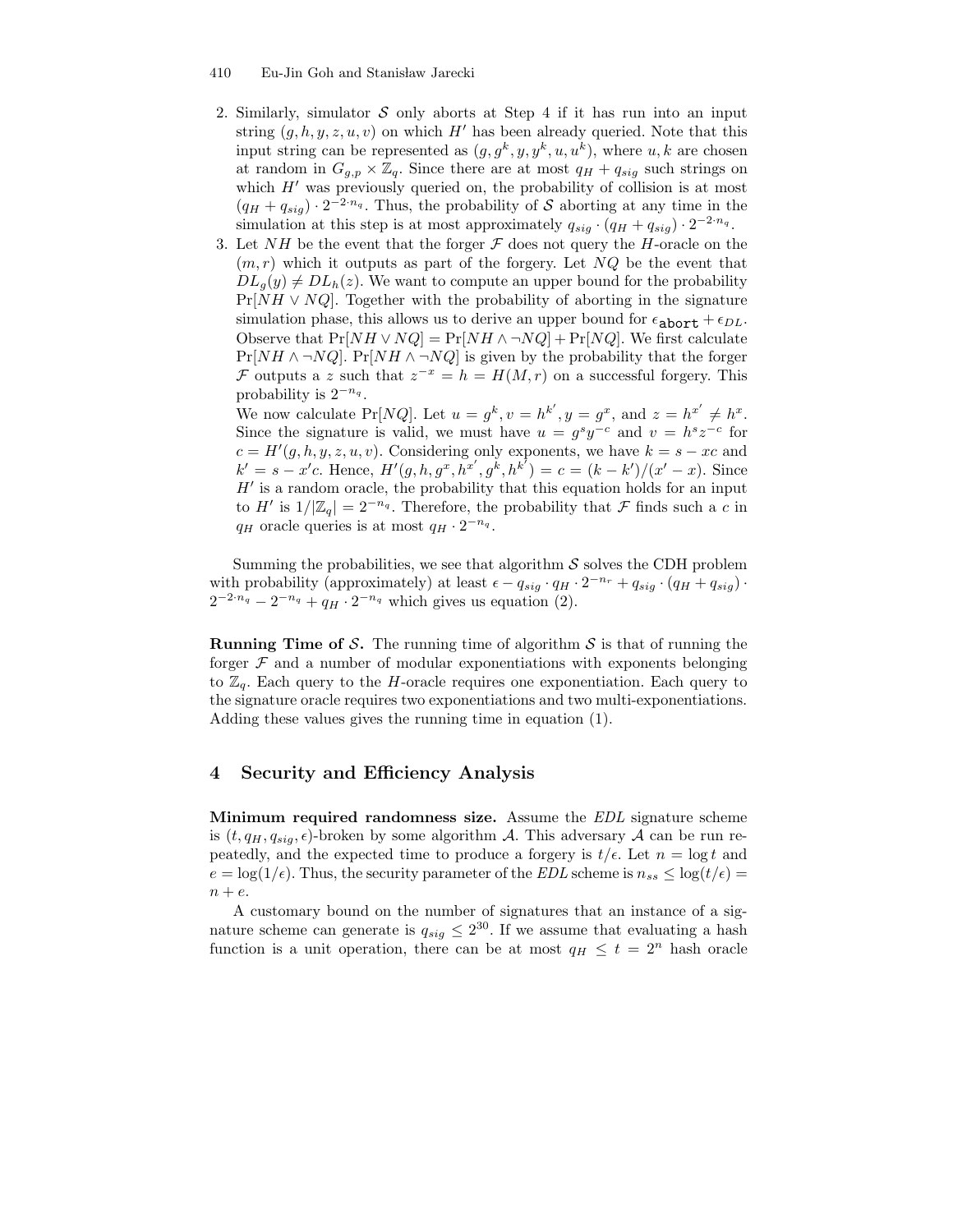queries. We also assume that an exponentiation in  $G_{g,p}$  takes about 100 times longer than one hash query. Using these assumptions in Theorem 1, we obtain

$$
t' \approx t + q_H \cdot \mathrm{C}_{\exp}(G_{g,p}) \approx 2^{n+7}
$$

and

$$
\epsilon' \approx \epsilon - (q_{sig} \cdot q_H \cdot 2^{-n_r} + q_H \cdot 2^{-n_q}) = 2^{-e} - (2^{n+30-n_r} + 2^{n-n_q}).
$$

Because of the  $O(\sqrt{q})$  security of discrete-log in  $G_{g,p}$ , we have  $n_q > 2n$ , and  $2^{n-n_q} < 2^{-n_q/2}$  is negligible. Therefore, for  $\epsilon'$  to be at least  $\epsilon/2$ , we need  $-e > (n + 30 - n_r)$ , and hence also require that  $n_r > n_{ss} + 30$ . Setting  $n_r =$  $n_{ss} + 31$  and assuming that computations that take time greater than  $2^{80}$  are infeasible, we get  $n_r = 111$ .

Relative "tightness" and its implications. Note that the bound on the reduction time is  $t' \approx t \cdot 2^7$  and  $\epsilon' \approx \epsilon/2$ , which means that our reduction carries a small factor of  $2^8$  decrease in security. Therefore, to get a provable  $2^{80}$  hardness bound on our signature scheme in the random oracle model, we need a group  $G_{g,p}$  with at least  $2^{88}$  security of the CDH problem. Recall that other discretelog based signatures encounter a  $q_H = 2^{80}$  security degradation via the "forking" lemma" reduction. Hence, to achieve the same 2 <sup>80</sup> hardness bound, they require a group  $G_{g,p}$  with a  $2^{160}$  security of the discrete-log problem. If we assume a widely held belief that the CDH and DL problems have comparable security, our scheme is as secure as the standard discrete-log based schemes over groups with half the security parameter for the DL or CDH problem.

Moreover, by the results of Maurer and Wolf [MW99], our scheme achieves better provable security under the DL assumption alone than traditional discretelog based signatures (in a large class of groups). Maurer and Wolf show that for a large class of groups, there exist an efficient reduction from DL to CDH. Their reduction algorithm solves the DL problem by invoking a perfect CDH oracle  $O((\log q)^5)$  times, where q is the (prime) size of the group. Since a forger against our signature scheme implements a perfect oracle, taking  $\log q \approx 128$ , the Maurer and Wolf reduction encounters a  $(128)^5 = 2^{35}$  decrease in the security parameter. Combining the two reductions show that our scheme provably achieves (in the Random Oracle model) the  $2^{80}$  bound in a group  $G_{g,p}$  with a  $2^{80+35+8} = 2^{123}$ security of the DL problem, provided that the DL to CDH reduction of Maurer and Wolf holds for this group.

In summary, we call our scheme tightly related to the CDH problem because the  $2^8$  security degradation is small, and *closely* related to the DL problem because the  $2^{35+8} = 2^{43}$  degradation is medium. At the same time, we call other discrete-log based schemes loosely related to the DL problem because the  $2^{80}$  degradation is large. Indeed, the terms *tight, close,* and *loose* are used only comparatively.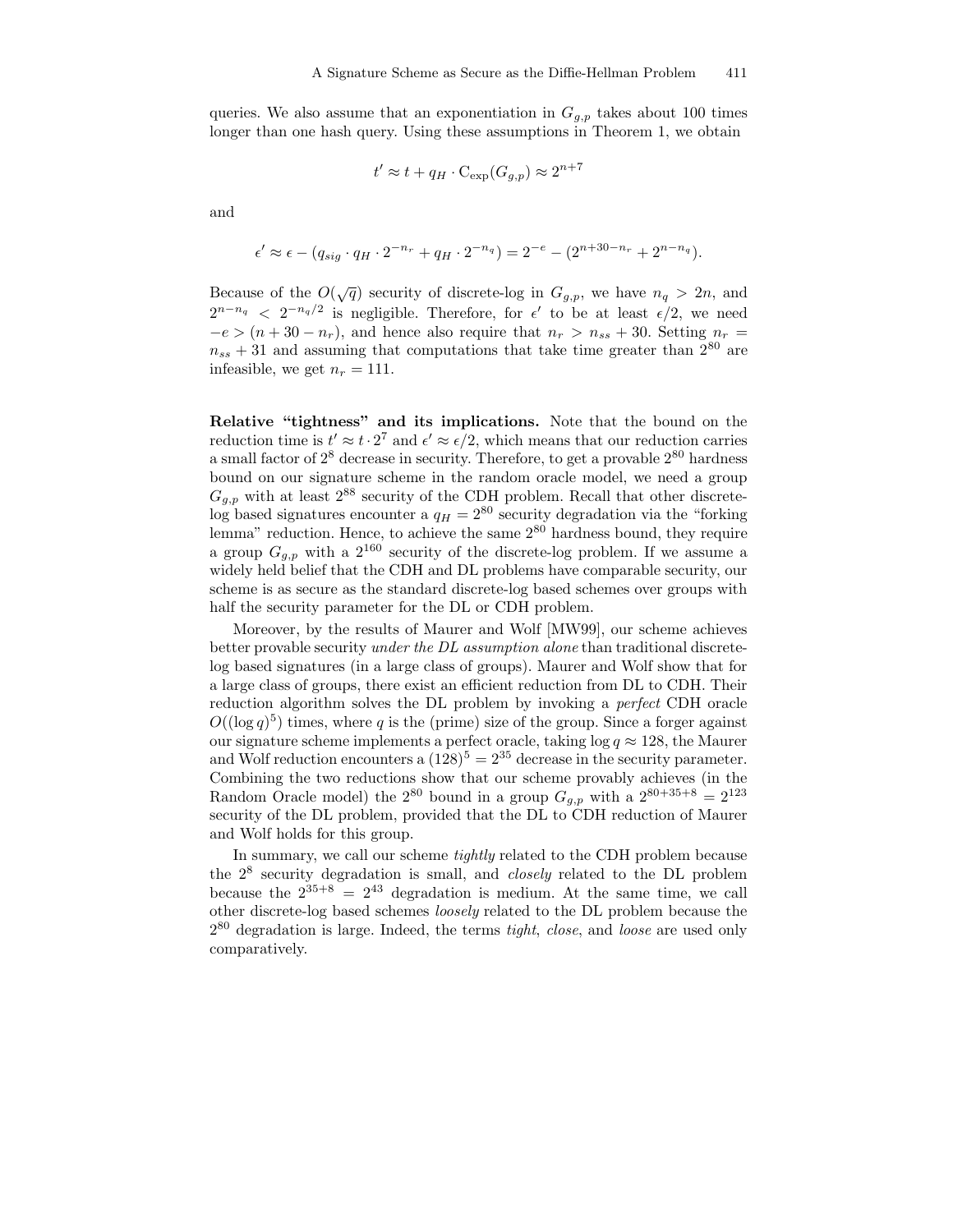#### 4.1 Security vs. Efficiency Trade-offs

Signature size increases or stays constant. Signatures produced by our scheme are tuples in  $(G_q \times \{0,1\}^{111} \times \mathbb{Z}_q \times \mathbb{Z}_q)$ . In other discrete-log schemes, like DSS or Schnorr, the signature is a pair of elements in  $\mathbb{Z}_q$ . In a traditional discrete-log setting over a field  $\mathbb{Z}_p^*$ , taking  $|p| \approx 1000$  and  $|q| \approx 160$ , our signatures are 4 to 5 times longer, but with much better security guarantees. If we instead require security guarantees for traditional signature schemes that are comparable to EDL, then assuming CDH  $\approx$  DL, traditional discrete-log signatures need  $|q| = |G_{g,p}|$  values that are two times larger than EDL signatures. In this case, our signatures are 2 to 2.5 times longer.

The signature size comparison is more favorable for our scheme in elliptic curve systems where elements in  $G_{g,p}$  have a representation of similar size to elements in  $\mathbb{Z}_q$ . Assuming that the two schemes work over the same curve, our signature is about twice the size of traditional discrete-log signatures. But if we require similar security guarantees based on the CDH  $\approx$  DL assumption, our signatures become slightly smaller than the traditional discrete-log signatures implemented over elliptic curves.

Signature generation and verification time decrease. The computational costs in our scheme are three exponentiations for the signer and about two exponentiations for the verifier. Traditional signatures require one exponentiation for signing and verification. However, if we compare the signature schemes based on similar levels of security (assuming CDH  $\approx$  DL), traditional signatures need to use larger groups. Recall that the cost of exponentiation in a field of  $q$  elements is proportional to  $|q|$  times the multiplication cost. The best multiplication algorithms have a cost of at least  $O(|p|^{1.6})$ . Therefore, a factor of  $\alpha$  increase in |q| and a factor of  $\beta$  increase in |p| results in a  $\alpha \cdot \beta^{1.6}$  increase in the exponentiation cost.

In the traditional discrete-log setting of a prime field  $\mathbb{Z}_p^*$ , the index-calculus method of breaking the discrete-log problem works in time about  $O(\exp(\sqrt[3]{|p|}))$ . Hence, a factor of 2 increase in the security parameter implies  $\beta = 2^3$  increase in the length of the modulus p. The size of the group |q| increases by factor  $\alpha = 2$ because of baby-step/giant-step algorithm which works in time  $O(\exp(|q|/2)).$ Therefore, under the CDH  $\approx$  DL assumption, the exponentiation cost in a traditional signature scheme with security guarantees matching our scheme is  $2 \cdot 8^{1.6} \approx 56$  times than in our scheme. Our signature operation is thus about  $56/3 \approx 18$  times faster and the verification is  $56/2 = 27$  times faster. For elliptic curve groups, to match the security guarantees of the new scheme, we need a  $\alpha = \beta = 2$  factor increase in the size of the representation of the group. Hence, the exponentiation cost for traditional schemes on elliptic curves matching the security bounds of our scheme is  $2 \cdot 2^{1.6} \approx 6$  times larger, which still makes our signer two times faster and the verifier three times faster.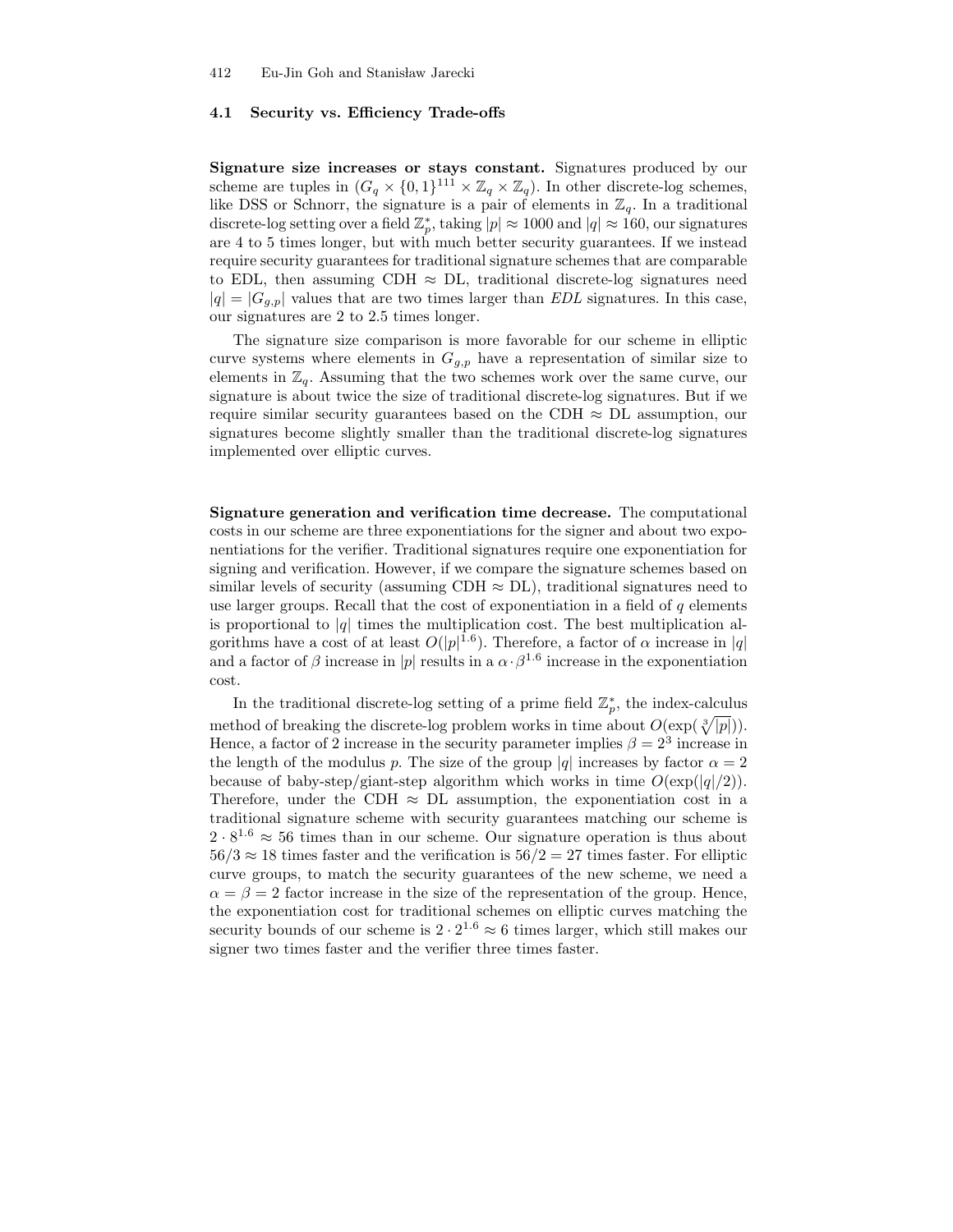# 5 Open Problems

We see several interesting open problems: (1) One question is to find a signature scheme that has a tight security reduction to CDH or DL, but whose signature size and signing and verification times are the same as those in the traditional signature schemes, even when the two schemes work in the same group. (2) Another question is to find a signature scheme that improves on the "forking lemma" reduction to the DL assumption for a larger class of groups than those of Maurer and Wolf [MW99]. (3) Another interesting question is to find a blind signature scheme with a tight security reduction to the CDH problem.

## Acknowledgments

The authors thank Dan Boneh and the anonymous referees for their helpful comments. The authors were supported by a Packard Foundation Fellowship and NSF grant CCR-0205733.

# References

- [BGMW92] Ernest Brickell, Daniel Gordon, Kevin McCurley, and David Wilson. Fast exponentiation with precomputation. In R.A. Rueppel, editor, *Proceedings* of Eurocrypt 1992, volume 0658 of LNCS, pages 200–207. Springer-Verlag, May 1992.
- [BGR98] Mihir Bellare, Juan Garay, and Tal Rabin. Fast batch verification for modular exponentiation and digital signatures. In K. Nyberg, editor, Proceedings of Eurocrypt 1998, volume 1403 of LNCS, pages 236–250. Springer-Verlag, May 1998.
- [BL96] Dan Boneh and Richard Lipton. Algorithms for black-box fields and their application to cryptography. In Neal Koblitz, editor, Proceedings of Crypto 1996, volume 1109 of LNCS, pages 283–297. Springer-Verlag, May 1996.
- [BLS01] Dan Boneh, Ben Lynn, and Hovav Shacham. Short signatures from the Weil pairing. In C. Boyd, editor, *Proceedings of Asiacrypt 2001*, volume 2248 of LNCS, pages 514–532. Springer-Verlag, December 2001.
- [BPVY00] Ernest Brickell, David Pointcheval, Serge Vaudenay, and Moti Yung. Design validations for discrete logarithm based signature schemes. In Hideki Imai and Yuliang Zheng, editors, Proceedings of PKC 2000, volume 1751 of LNCS, pages 276–292. Springer-Verlag, January 2000.
- [BR93] Mihir Bellare and Phillip Rogaway. Random oracles are practical: a paradigm for designing efficient protocols. In Proceedings of the 1st ACM conference on Computer and Communications Security, pages 62–73. ACM Press, 1993.
- [BR96] Mihir Bellare and Phillip Rogaway. The exact security of digital signatures - How to sign with RSA and Rabin. In Ueli Maurer, editor, Proceedings of Eurocrypt 1996, volume 1070 of LNCS, pages 399–416. Springer-Verlag, May 1996.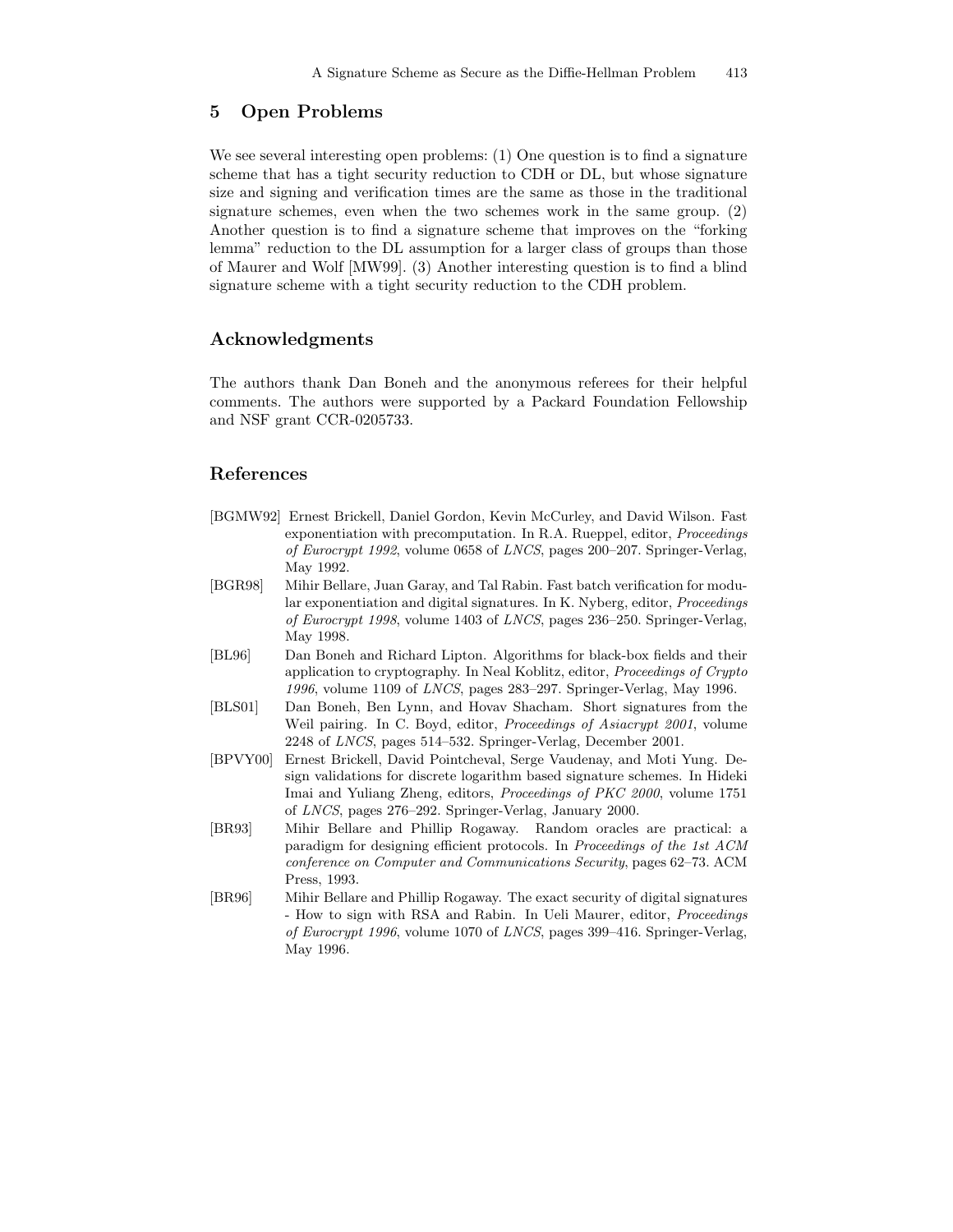- 414 Eu-Jin Goh and Stanisław Jarecki
- [CEvdG87] David Chaum, Jan-Hendrik Evertse, and Jeroen van de Graaf. An improved protocol for demonstrating possession of discrete logarithms and some generalizations. In David Chaum and Wyn Price, editors, Proceedings of Eurocrypt 1987, volume 0304 of LNCS, pages 127–142. Springer-Verlag, May 1987.
- [CGH98] Ran Canetti, Oded Goldreich, and Shai Halevi. The random oracle methodology, revisited. In Proceedings of the 30th annual ACM symposium on Theory of Computing, pages 209–218. ACM Press, 1998.
- [CP92] David Chaum and Torben Pryds Pedersen. Wallet databases with observers. In Ernest Brickell, editor, Proceedings of Crypto 1992, volume 0740 of LNCS, pages 89–105. Springer-Verlag, August 1992.
- [CS97] Jan Camenisch and Markus Stadler. Proof systems for general statements about discrete logarithms. Technical Report 260, Institute for Theoretical Computer Science, ETH Zürich, March 1997.
- [CS00] Ronald Cramer and Victor Shoup. Signature schemes based on the strong RSA assumption. ACM Transactions on Information and System Security, 3(3):161–185, 2000.
- [DH76] Whitfield Diffie and Martin Hellman. New directions in cryptography. IEEE Transactions on Information Theory, 22(6):644–654, November 1976.
- [ElG85] Taher ElGamal. A public key cryptosystem and a signature scheme based on discrete logarithms. IEEE Transactions on Information Theory, 31(4):469–472, July 1985.
- [FS86] Amos Fiat and Adi Shamir. How to prove yourself: Practical solutions to identification and signature problems. In Andrew Odlyzko, editor, Proceedings of Crypto 1986, volume 0263 of LNCS, pages 186–194. Springer-Verlag, August 1986.
- [GHR99] Rosario Gennaro, Shai Halevi, and Tal Rabin. Secure hash-and-sign signatures without the random oracle. In Jacques Stern, editor, Proceedings of Eurocrypt 1999, volume 1592 of LNCS, pages 123–139. Springer-Verlag, May 1999.
- [GMR88] Shafi Goldwasser, Silvio Micali, and Ronald Rivest. A digital signature scheme secure against adaptive chosen-message attacks. SIAM Journal on Computing, 17(2):281–308, 1988.
- [JS99] Markus Jakobsson and Claus-Peter Schnorr. Efficient oblivious proofs of correct exponentiation. In Bart Preneel, editor, Proceedings of the IFIP Conference on Communications and Multimedia Security 1999, volume 152, pages 71–86. Kluwer, September 1999.
- [LV01] Arjen Lenstra and Eric Verheul. Selecting cryptographic key sizes. Journal of Cryptology, 14(4):255–293, 2001.
- [MR02] Silvio Micali and Leonid Reyzin. Improving the exact security of digital signature schemes. Journal of Cryptology,  $15(1):1-18$ , 2002.
- [MW99] Ueli Maurer and Stefan Wolf. The relationship between breaking the Diffie-Hellman protocol and computing discrete logarithms. SIAM Journal on Computing, 28(5):1689–1721, 1999.
- [NIS94] NIST. Digital Signature Standard (DSS). Publication 196, Federal Information Processing Standards, November 1994.
- [NY89] Moni Naor and Moti Yung. Universal one-way hash functions and their cryptographic applications. In Proceedings of the 21st annual ACM symposium on Theory of Computing, pages 33–43. ACM Press, 1989.